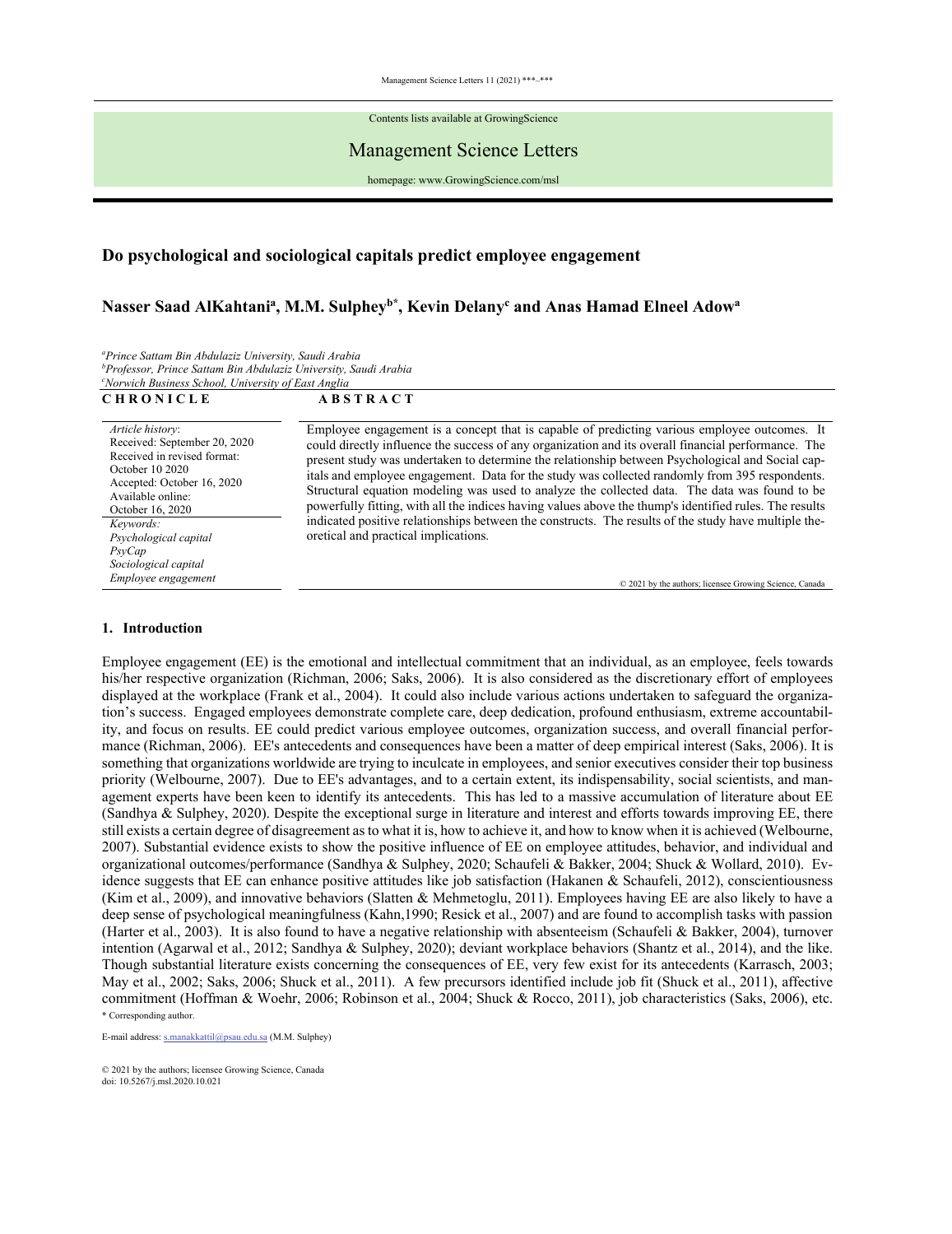Ye et al., (2007) found cost control and revenue enhancement to be positively related to EE. However, certain other antecedent factors like Psychological and Sociological capitals seem to have not been empirically examined. Based on this literature gap, the following research questions are sought to be answered: Do Psychological and Sociological capitals related to EE? Based on the research question, the study's objective is to determine the relationship between PsyCap and Sociological capital on EE.

# *1.1. Review of literature*

EE appeared on the management scene and literature not long back. Its birth occurred reasonably recently due to the drastic shift in employers' expectations before and after the 1980s. Earlier to the 1980s, employers expected employees to be loyal to the organization. In return to unstinted employee loyalty and commitment, employers offered job security and lifetime employment. All these changed by the end of the 1980s. It is then that organizational behaviourists and social scientists started looking at workplace relationships from a different perspective (Sandhya and Sulphey, 2020; Sulphey, 2020; Welbourne, 2007). After that, positive psychology constructs like EE, Psychological contract, Psychological capital (PsyCap), etc. emerged. This section, which is divided into three, presents relevant literature about EE, PsyCap, and Social capital constructs.

# *1.2. EE*

EE is one construct associated with employee performance (Knight. et al., 2017). It has been defined in various ways. Schaufeli et al., (2002, p. 74) defined as the "positive, fulfilling, work-related state of mind that is characterized by vigor, dedication, and absorption". According to hem, it is a persistent and pervasive affective-cognitive state. According to Saks (2006), it is:

"a distinct and unique construct that consists of cognitive, emotional, and behavioral components associated with individual role performance".

Bakker (2011) states that it is "a measure of the levels of vigor, dedication, and absorption in work among employees". Engaged employees facilitate individual and organizational outcomes. They are observed to be healthy emotionally and have a higher level of wellbeing (Fredrickson, 2009). Shuck and Wollard (2010 p. 103) identified EE as "an individual employee's cognitive, emotional, and behavioral state directed toward desired organizational outcomes". Perceived organization support and person-organization were found to be antecedents of EE (Biswas & Bhatnagar, 2013). Albrecht (2012) identified organizational, team, and job resources, in addition to job-demand resources, to enhance EE. Partly agreeing with study Gan and Gan (2014) found job resources to predict burnout and engagement. Similarly, Sawang (2012) found job demands to be a positive driver of EE. Azoury et al. (2013) and Karatepe (2013) found work practices like employee empowerment and appropriate compensation to create a synergy form that could trigger EE. A few other studies, for instance, Slatten  $\&$ Mehmetoglu (2011), Slattery et al. (2010), and Xu and Thomas (2010), found job characteristics enable better autonomy and resultant EE. Assertiveness and persistence were positively and neuroticism to negatively influence EE by Woods and Sofat (2013). Kim et al. (2009) identified conscientiousness to be a strong driver of EE. Leadership style and EE has also been a subject of investigation of many social scientists (Breevaart et al., 2014; Jorge and van Dierendonck, 2014; Sarti (2014) Zhang et al. (2014). Identifying the particular style, servant leadership style was found to be positively related to EE by Jorge and van Dierendonck (2014) and De Clercq et al. (2014). Compensation and psychological climate were found to significant association with EE by Azoury et al. (2013). A study by Alkahtani et al. (2020a) using regression analysis found PsyCap to be positively related to EE. The same relationship was also observed with Sociological capital.

# *1.3. PsyCap*

Though of recent origin, PsyCap has been a subject matter of deep empirical interests (Grover et al., 2018; Luthans et al., 2007; Luthans & Avey, 2014; Stajkovic, 2006). Considered as a "higher-order" construct and a positive psychological state, it is defined as the "positive appraisal of circumstances and probability for success based on motivated effort and perseverance" (Luthans et al., 2007, p. 550). It is considered to have four overlapping components of hope, efficacy, optimism, and resilience (Luthans and Youssef, 2004). A brief discussion of the four constructs are now provided:

- 1. Hope, is the "positive motivational state that is based on an interactively derived sense of successful (a) agency (goal directed energy) and (b) pathways (planning to meet goals)" (Snyder et al., 1991, p. 287).
- 2. Efficacy is "the employee's conviction or confidence about his or her abilities to mobilize the motivation, cognitive resources, or courses of action needed to successfully execute a specific task within a given context." (Stajkovic and Luthans, 1998, p. 66).
- 3. Optimism as "a positive outcome outlook or attribution of events, which includes positive emotions and motivation and has the caveat of being realistic" (Luthans, 2002).
- 4. Resiliency is the "positive psychological capacity to rebound, to 'bounce back' from adversity, uncertainty, conflict, failure, or even positive change, progress, and increased responsibility" (Luthans, 2002, p. 702).

PsyCap has been found to influence various workplace attitudes and behaviors (AlKahtani et al., 2020b; Choi & Lee, 2014). A few of them include innovation, creativity, motivation, commitment, organizational citizenship behavior, EE, to name a

2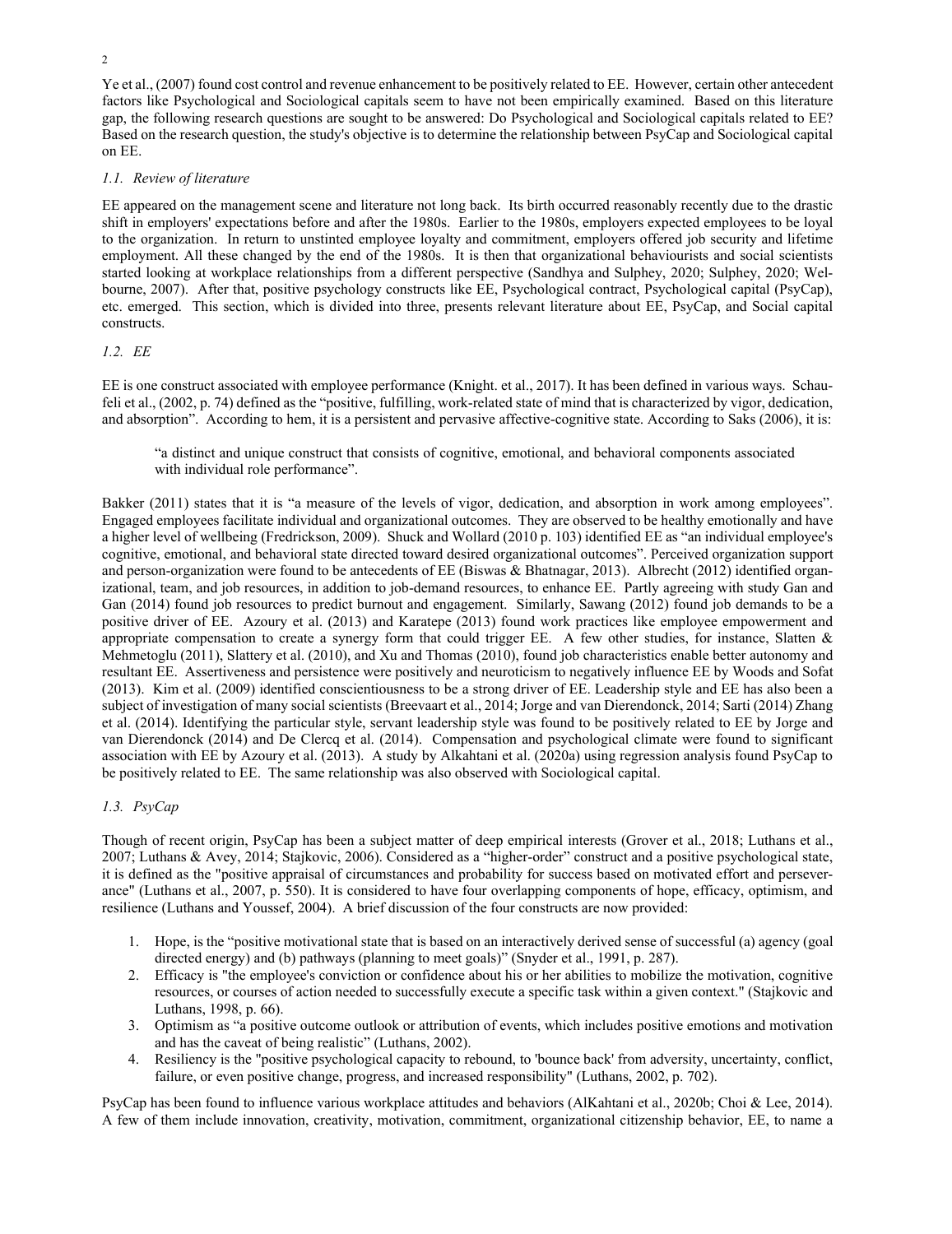few (Abbas & Raja, 2011; Norman et al., 2010; Sweetman et al., 2011; Simons & Buitendach, 2013; Soni & Rastogi, 2019). The capability of PsyCap to enhance employee performance through positive cognition and motivation have been identified by many social scientists and management experts (Choi & Lee, 2014; Luthans, et al., 2007; Walumbwa et al., 2010).

# *1.4. Workplace social capital*

The workplace is a social organization with abundant social capital. Recently, considerable empirical interest is evidenced by understanding the role of social capital in determining workplace health (Kawachi et al., 1999). Social capital is considered an elusive construct, and there is a lack of consensus concerning its conceptualization (Sato, 2013). Putnam (2000) conceptualized it as a feature of social organization. It could include aspects like trust, norms, and networks, the coordinated actions of which could improve efficiency. Lin (2001, pp. 29) defines it as a "resources embedded in a social structure that are accessed and/or mobilized in purposive actions". Bourdieu (1986, pp. 51) defined it as:

"the aggregate of the actual or potential resources which are linked to possession of a durable network of more or less institutionalized relationships of mutual acquaintance and recognition".

Workplace social capital is related to multiple work-related outcomes. It has been found related to depression (Oksanen et al., 2010), employee engagement (Fujita et al., 2016; Meng et al., 2018; Stromgren et al., 2016), and negatively related to constructs like depression (Oksanen et al., 2010), emotional exhaustion (Kowalski et al., 2010), etc. It is also found to enhance trust and recognition (Stromgren et al., 2016; Suzuki et al., 2010), social cohesion (Stromgren et al., 2016). Though it has found that interventions to enhance workplace social capital could improve employee wellbeing, only a few studies have this relationship (Sun et al., 2014). Substantial empirical evidence exists about the positive effects of workplace social capital on employee health (Oksanen et al., 2010; Sato, 2013). Better workplace social capital will bring in seamless communication, better teamwork, and enhanced information, support, and resources (Oksanen et al., 2010). This, in turn, will facilitate employee wellbeing, better retention and cooperation between members, and resultant positive organizational outcomes (Firouzbakht et al., 2018).

# **2. Methodology**

The study has used a cross-sectional study design that is quantitative to address the research questions. This particular design would be ideal to answer the research question and to address the objectives identified for the study.

# *2.1. Data collecting instruments*

The study used a set of three questionnaires for the collection of the data. Samples were limited to employees who were gainfully employed in one form or the other. A group of three standardized questionnaires were used to collect data. A separate section that elicited demographics was also included. This section elicited information like gender, age, experience, and the like. The details of the questionnaire used for the study are as under:

- 1. **PsyCap**: This was measured with the help of PsyCap Questionnaire (PCQ 12) was developed by (Luthans, Avolio, Avey, and Norman, 2007b). The questionnaire consists of 12 items under four dimensions.
- a. Self-efficacy three items,
- b. Hope four items.
- c. Resilience three items
- d. Optimism two items.

The total of all the items forms PsyCap. The Cronbach's alpha reported for the scale was 0.90. A sample item is "*I always look on the bright side of things regarding my job*".

- 2. **Workplace Social capital:** The scale developed and standardized by Firouzbakht, Tirgar, Ebadi, Nia, Oksanen, Kouvonen, and Riahi (2018) was used to measure workplace social capital. The scale consists of eight items. A sample item is "*People feel understood and accepted by each other*."
- 3. **Employee engagement:** To measure employee engagement, the UWES-3 scale developed by Schaufeli, Shimazu, Hakanen, Salanova, and De Witte (2017) was used. The tool was standardized on global populations. The scale has very strong cross-national reliability and validity. The authors reported alphas of 0.90 and above across the globe. A sample item of the scale is "*I am enthusiastic about my job*".

All the tools used for the study were on a five-point scale ranging from Totally agree to Totally disagree. Since the study was conducted in Saudi Arabia, an Arabic translated version was used for a better understanding of the respondents. This was done through the back-translation method, as stipulated by Brislin (1980). Google docs were used to collect data. The link of the Google docs was posted on different social media groups of employees. A total of 395 responses were collected through a data collection process that extended around four months. Since all the Google docs items were compulsory, all reactions were complete in all respects and hence ideal to be analyzed. According to Krejcie and Morgan (1970), 384 would be an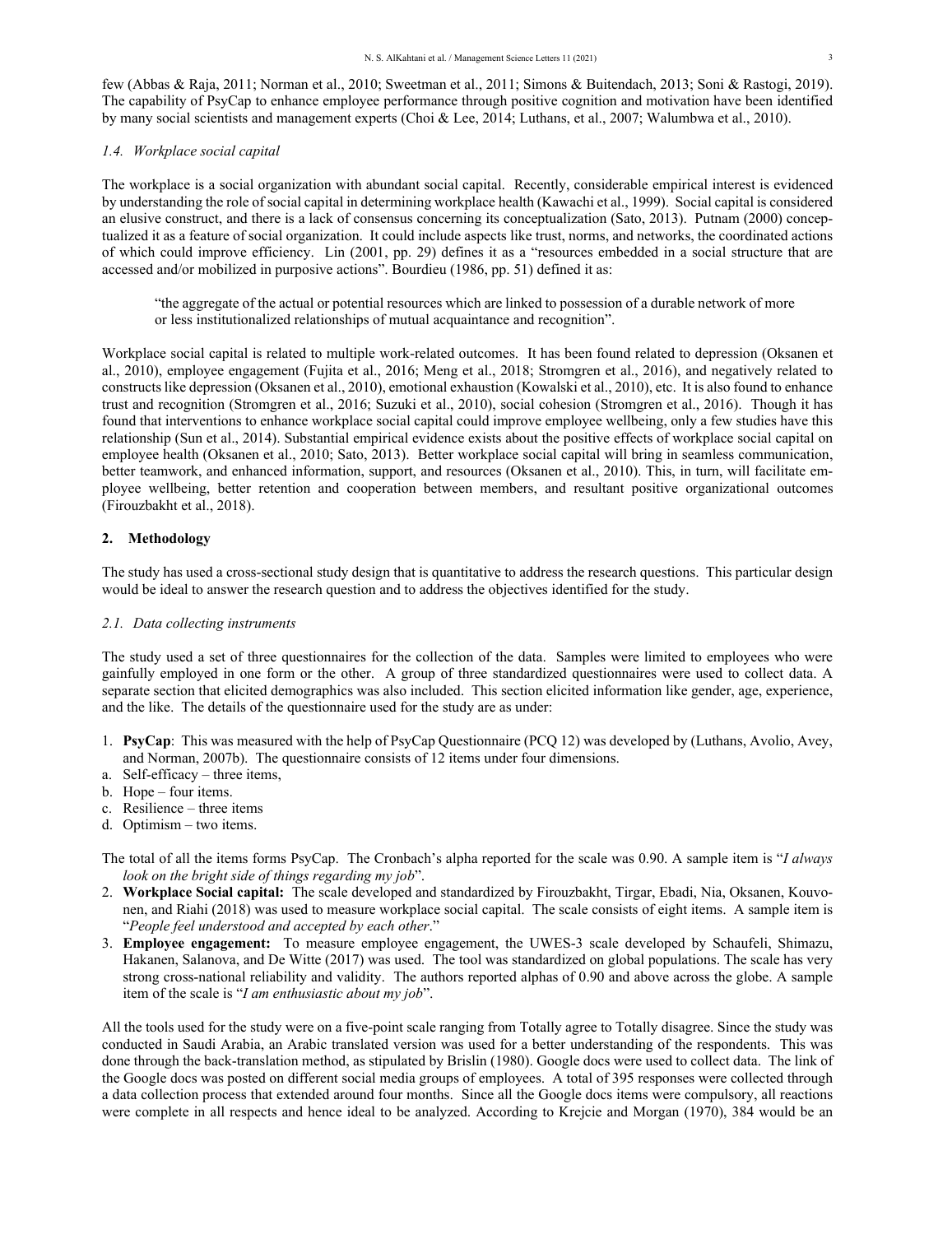appropriate sample size for a population of one million. Thus, the adequacy of the sample can be well assumed. The Kaiser-Meyer-Olkin (KMO) was also used to assess the adequacy of sampling (Kaiser, 1970). The KMO value turned out to be 0.835. The Bartlett's Test of Sphericity was significant at 0.000, with a value of 1714.455. Thus, the sample collected for the study is adequate. The sample was also diverse. While 44.6 percent were males, 55.4 percent were females. Concerning marital status, 75.9% percent were married, 19.5 percent unmarried, and the balance (4.6 percent) divorced. The minimum age was 19 years. The maximum age of the respondents stood at 61 years. The average age was 41 years. The experience of the respondents also varied drastically. I was a minimum of less than a year and a maximum of 40. The mean experience of the respondents was 13.5 years.

# *2.2. Reliability and validity*

Reliability and validity were assessed with confirmatory factor analysis (CFA) (Byrne, 2013). The results of the CFA model are provided below:

### *2.2.1. Confirmatory factor analyses*

CFA helped to examine the factor structure of the constructs identified for the study. The results obtained from CFA were above the prescribed rules of thump. This is an indication that the data of the study fits perfectly. The details of CFA and the respective citations are provided in Table 1.

# **Table 1**

Model fit indices

| Index                                   | Recommended value  | <b>Model value</b> | Citation                                         |
|-----------------------------------------|--------------------|--------------------|--------------------------------------------------|
| $\chi$ 2/df                             |                    | 17.234             |                                                  |
| Goodness of fit index (GFI)             | Greater than 0.900 | 0.937              | Hair, Black, Babin and Anderson (2010)           |
| Adjusted goodness of fit index (AGFI)   | Greater than 0.800 | 0.818              | Gefen, Karahanna, and Straub (2003)              |
| Incremental fit index (IFI)             | Greater than 0.900 | 0.919              | Davey and Savla (2010)                           |
| Comparative fit index (CFI)             | Greater than 0.900 | 0.988              | Bentler (1992), Hair et al. (2010)               |
| Root mean square error of approximation | Less than $0.050$  | 0.0434             | Diamantopoulos and Siguaw (2000), Hu and Bentler |
| (RMSEA)                                 |                    |                    | (1999)                                           |

Convergent validity assesses the extent to which a particular measure correlates positively with the construct's other measures. This validity can be assessed through average variance extracted (AVE) and the respective item loadings (Hair, Hult, Ringle, and Sarstedt, 2016). The average variances that are shared between the construct and its measures are termed AVE. As per the thump rule, any AVE value equal to or over and above 0.50 is acceptable (Hair et al., 2016; Barclays et al., 1995). From Table 2 it can be observed that no AVEs values are below the stipulated value of 0.05. This indicates good AVE. The details of the convergent validity are provided in Table 2.

# **Table 2**

Convergent Validity: Standardized Regression Weights: (Group number 1 - Default model)

| Item            |                  | Variable            | Item reliability | Error (Delta) = $(1 -$<br>item reliability) | AVE   | Estimate sum | Sum of Error<br>(Delta) | CR    |
|-----------------|------------------|---------------------|------------------|---------------------------------------------|-------|--------------|-------------------------|-------|
| H1              | $\longleftarrow$ |                     | 0.585            | 0.415                                       |       |              |                         |       |
| H2              | $\longleftarrow$ |                     | 0.621            | 0.379                                       |       |              |                         |       |
| H <sub>3</sub>  | $\longleftarrow$ | Hope                | 0.658            | 0.342                                       |       |              |                         |       |
| H4              | $\longleftarrow$ |                     | 0.852            | 0.148                                       | 0.679 | 3.287        | 1.284                   | 0.894 |
| E1              | $\longleftarrow$ |                     | 0.578            | 0.422                                       |       |              |                         |       |
| E <sub>2</sub>  | $\longleftarrow$ | Efficiency          | 0.539            | 0.461                                       |       | 2.373        | 1.111                   | 0.835 |
| E <sub>3</sub>  | $\longleftarrow$ |                     | 0.773            | 0.227                                       | 0.630 |              |                         |       |
| R1              | $\longleftarrow$ |                     | 0.748            | 0.252                                       |       |              |                         |       |
| R <sub>2</sub>  | $\leftarrow$     | Resilience          | 0.460            | 0.540                                       | 0.582 | 2.277        | 1.253                   | 0.805 |
| R <sub>3</sub>  | $\longleftarrow$ |                     | 0.539            | 0.461                                       |       |              |                         |       |
| O <sub>1</sub>  | $\longleftarrow$ | Optimism            | 0.962            | 0.038                                       | 0.787 | 1.763        | 0.426                   | 0.879 |
| O <sub>2</sub>  | $\longleftarrow$ |                     | 0.612            | 0.388                                       |       |              |                         |       |
| SC1             | $\longleftarrow$ |                     | 0.590            | 0.410                                       |       |              |                         |       |
| SC <sub>2</sub> | $\longleftarrow$ |                     | 0.621            | 0.379                                       |       |              |                         |       |
| SC <sub>3</sub> | $\longleftarrow$ |                     | 0.506            | 0.494                                       |       | 6.178        | 3.218                   | 0.922 |
| SC <sub>4</sub> | $\longleftarrow$ | Social capital      | 0.591            | 0.409                                       |       |              |                         |       |
| SC <sub>5</sub> | $\longleftarrow$ |                     | 0.621            | 0.379                                       | 0.598 |              |                         |       |
| SC <sub>6</sub> | $\longleftarrow$ |                     | 0.552            | 0.448                                       |       |              |                         |       |
| SC7             | $\longleftarrow$ |                     | 0.585            | 0.415                                       |       |              |                         |       |
| SC <sub>8</sub> | $\longleftarrow$ |                     | 0.716            | 0.284                                       |       |              |                         |       |
| EE1             | $\longleftarrow$ |                     | 0.745            | 0.255                                       |       |              |                         |       |
| EE <sub>2</sub> | $\longleftarrow$ | Employee engagement | 0.748            | 0.252                                       | 0.751 | 2.599        | 0.748                   | 0.900 |
| EE3             | $\longleftarrow$ |                     | 0.759            | 0.241                                       |       |              |                         |       |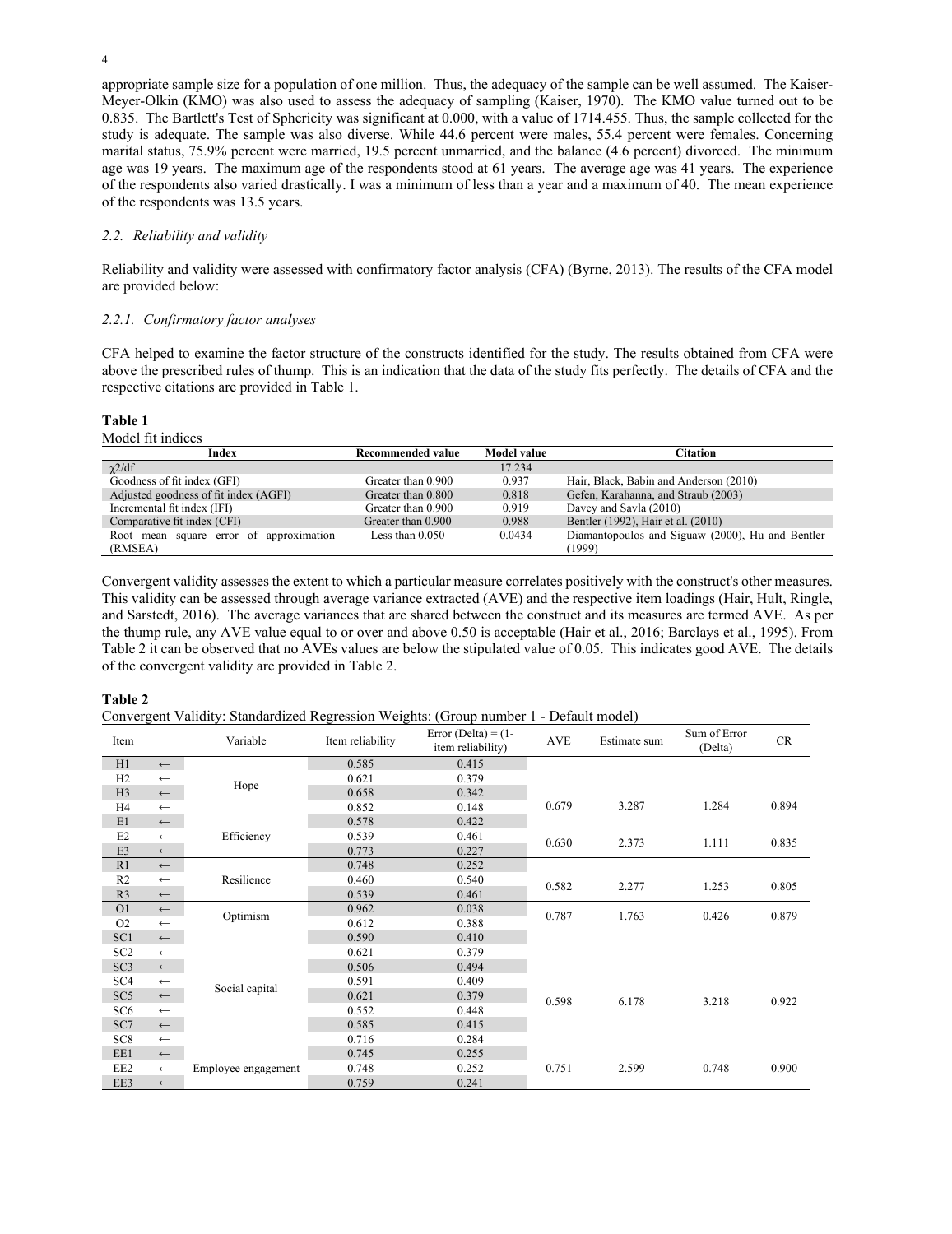Composite reliability (CR) is a superior reliability estimation than the traditional Cronbach Alpha, as it assesses the internal consistency of the variables (Fornell & Larcker, 1981). CR 0.70 is considered robust by Hair, Hult, Ringle, and Sarstedt (2016) and Henseler and Sarstedt (2013). It can be seen from Table 2 that all CR values exceed the prescribed 0.70. This is an indication of reliability. Discriminant validity tests whether a concept is not highly correlated with other tests that are ordinarily designed to measure theoretically different concepts. It highlights the uniqueness of a particular construct and confirms that a specific construct is not in any manner reprehensive of other constructs in the model (Hair et al., 2016). Though no standard value is prescribed towards discriminant validity, any value less than 0.85 enjoys discriminant validity. If the value is higher than 0.85, it is considered that there is an overlap between the two constructs, and they are assumed to measure the same aspect. The details of discriminant validity are presented in Table 3. It is an indication that a particular construct is sharing more variance than with any other construct within the model (Hulland, 1999).

#### **Table 3**

#### Discriminant Validity

|                |                   |                     | Estimate = Internal Correlation $(IC)$ | $SIC = Square of Internal Correlation$ |
|----------------|-------------------|---------------------|----------------------------------------|----------------------------------------|
| Hope           | $\leftrightarrow$ | P <sub>syCap</sub>  | 0.311                                  | 0.097                                  |
| Efficiency     | $\leftrightarrow$ | PsyCap              | 0.342                                  | 0.117                                  |
| Resilience     | $\leftrightarrow$ | PsyCap              | 0.021                                  | 0.001                                  |
| Optimism       | $\leftrightarrow$ | PsyCap              | 0.231                                  | 0.053                                  |
| Social capital | $\leftrightarrow$ | PsyCap              | 0.011                                  | 0.001                                  |
| PsyCap         | $\leftrightarrow$ | Employee engagement | 0.124                                  | 0.015                                  |
| Social capital | $\leftrightarrow$ | Employee engagement | 0.321                                  | 0.011                                  |

To assess discriminant validity, the comparison needs to be made between the correlations of the variables and the square root of AVE (Fornell & Larcker, 1981). For discriminant validity to be present, AVE's squared root has to be of a higher value than the highest correlation of the constructs (Hair et al., 2016). The details are presented in Table XX. The square roots of AVE are provided in the diagonal of the correlation matrix. From the table, it can be observed that none of the r value is greater than 0.70 (Anderson and Gerbing, 1988). The r values are less than the diagonal values (square roots of AVE), which is as per the stipulation of Fornell and Larcker (1981). It can thus be seen that all results are in line with the rules of thumb, presenting a picture of discriminant validity (Fornell & Larcker, 1981; Hair et al., 2016). In addition to this, all Cronbach's Alpha values exceeded 0.70, which is as per the stipulations of Nunnally and Bernsteain (1978). This confirms the reliability. For a better view, the convergent and discriminant validities are presented in a single table (Table 4).

#### **Table 4**

|                            |       |            |                                 |           |            | <b>Discriminant Validity</b> |         |                |      |       |
|----------------------------|-------|------------|---------------------------------|-----------|------------|------------------------------|---------|----------------|------|-------|
| <b>Convergent Validity</b> |       |            | SIC (Squared Inter Correlation) |           |            |                              |         |                |      |       |
| Factors                    | CR    | <b>AVE</b> | Hope                            | <b>SE</b> | Resilience | Optimism                     | Psy Cap | Social capital | EE   | Alpha |
| Hope                       | 0.894 | 0.564      | 1.000                           |           |            |                              |         |                |      | 0.811 |
| Efficiency                 | 0.835 | 0.602      | 0.247                           | 1.000     |            |                              |         |                |      | 0.765 |
| Resilience                 | 0.805 | 0.678      | 0.094                           | 0.066     | 1.000      |                              |         |                |      | 0.891 |
| Optimism                   | 0.879 | 0.670      | 0.306                           | 0.316     | 0.095      | 1.000                        |         |                |      | 0.761 |
| PsyCap                     | 0.811 | 0.520      | 0.044                           | 0.059     | 0.003      | 0.053                        | 1.000   |                |      | 0.894 |
| SС                         | 0.922 | 0.674      | 0.071                           | 0.071     | 0.077      | 0.119                        | 0.076   | 1.000          |      | 0.975 |
| EE                         | 0.900 | 0.711      | 0.098                           | 0.089     | 0.098      | 0.035                        | 0.098   | 0.076          | .000 | 0.807 |

#### Convergent and Discriminant validities

#### *2.3. Results of the study*

The measurement model having been validated using CFA, the Structural Equation Modelling (SEM) was done with the package using *semopy*, in *the Python* platform (Igolkina & Meshcheryakov, 2020), with a view of assessing the relationships among the variables and test the various hypothesis formulated for the study.

#### *2.3.1. Structural Equation Modelling*

SEM was used to analyze that data as it has the advantage of being comprehensive. It tests the extensive and simultaneous associations between the variables (Tabachnick and Fidell, 2007). SEM also evaluates the measurement as well as structural models regarding predictive validity (Becker et al., 2013). It does the testing of theories involving multiple equations regarding dependence relationships (Hair et al., 2010). Since the present study involves numerous variables, SEM is ideal for addressing research questions.

# *2.3.2. Path analysis*

The structural model made based on the analysis is provided in Fig. 1. The figure presents the relationships among the different constructs.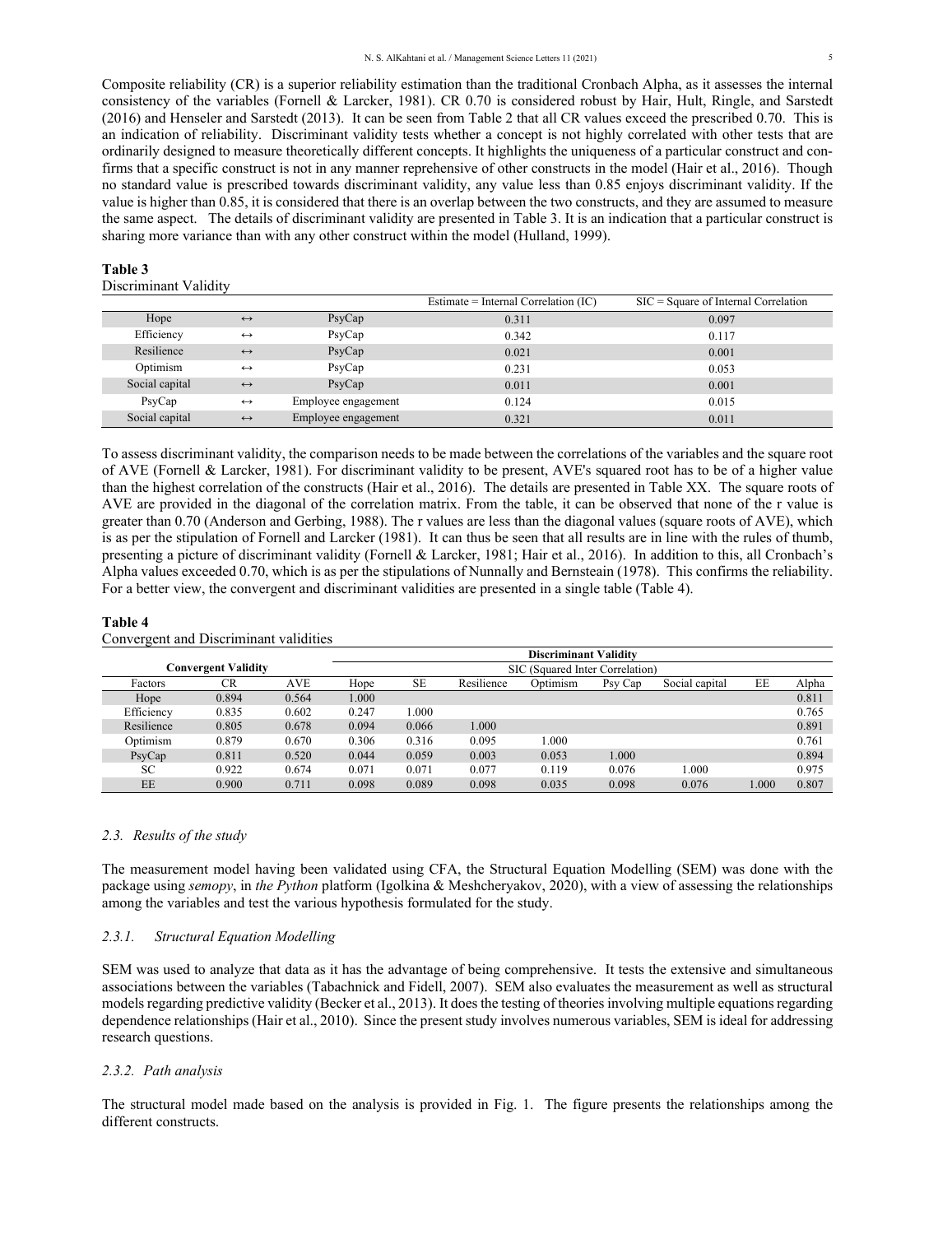

**Fig. 1.** Structural model

The results of the SEM and the path coefficients are presented in Table 4. Two out of three main relationships were found to be statistically significant at conventional levels ( $p<0.05$ ). The details are presented in Table 5.

### **Table 5**

Structural equation modeling results

|                |                | Hvpothesis    |                     | Standardized Path Coefficient | t-value                | Result    |
|----------------|----------------|---------------|---------------------|-------------------------------|------------------------|-----------|
| H <sub>5</sub> | Social capital |               | PsvCap              | $0.411***$                    | $\overline{ }$<br>0.73 | Supported |
| H <sub>6</sub> | PsyCap         |               | Employee engagement | $0.218***$                    | 5.44                   | Supported |
| H7             | Social capital | $\rightarrow$ | Emplovee engagement | $0.543***$                    | 7.65                   | Supported |

The β coefficients of independent variables on the dependent variables and the t-statistic about the path estimates have been obtained. According to Aibinu and Al-Lawati (2010), higher values of β suggest the independent variable's robust effect on the dependent variables. The t-statistics tests the significance of β values. The significance of all the path coefficients are significant based on Hair et al., (2016). The details of the path analysis are presented in Fig. 2.

From table 5 it can be observed that all the three hypotheses formulated for the study are supported. This signifies significant positive relationships at 0.005 level for the respective constructs. The robust t-values show the strong effect of the model's paths and the strengths of the relationship between the constructs (Hair et al., 2016). The β values for all the constructs have p < 0.005. These values indicate reasonably good acceptance (Akter, D'Ambra, & Ray, 2011; Lleras, 2005; Lu, 2014).



**Fig. 2.** Path analysis

From the analysis, it can be inferred that PsyCap has a significant positive relationship with Social capital and EE. Social capital also has the same relationship with EE.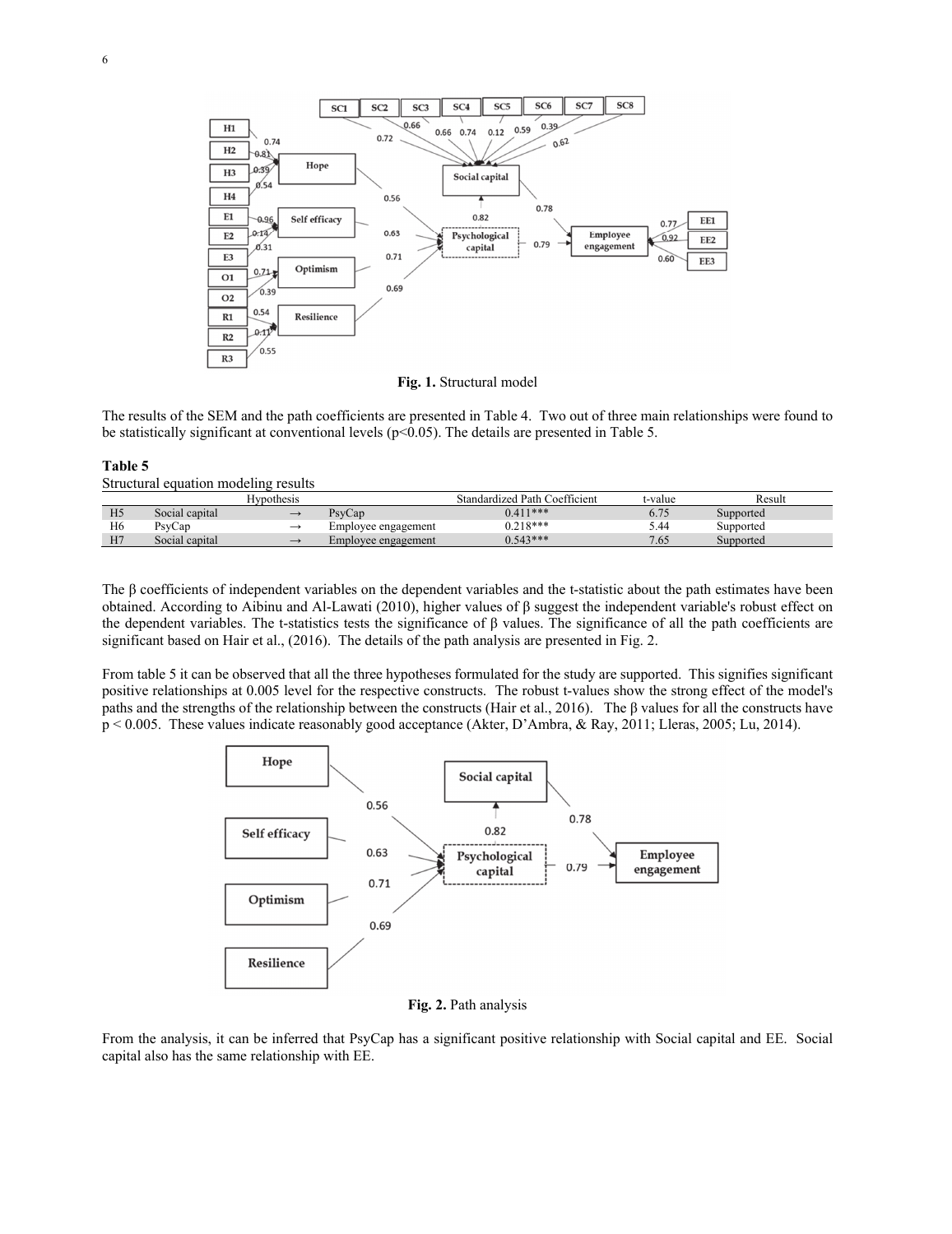## **3. Discussion and Conclusion**

The study was undertaken to examine if psychological and social capitals predict EE. Though many studies have been undertaken to explore the antecedents and consequences of PsyCap (Al-Kahtani et al., 2020), this is the first such study that examined its relationship with Social Capital and EE in the kingdom of Saudi Arabia. Saudi Arabia has a culture which is unique in itself. The culture is strongly based on patriarchy and collectivism (Sulphey & Al-Kahtani, 2018; Sulphey & Salim, 2020). Thus, the current study can be considered highly relevant and is a fresh addition to management literature.

There is a definite need for organizations to focus on constructs that can contribute towards employee engagement. Though there is adequate literature about PsyCap and EE, only a few studies have examined social capital (Firouzbakht et al., 2018) as an antecedent of EE. This is the main contribution of the present article. The findings of the study have numerous theoretical and practical implications. The main implications are that Psychological and Social capitals do have a positive relationship with EE. The capability of PsyCap to aid management practices, as it has investigated the role of PsyCap in making the workplace more meaningful and enhancing the level of employee engagement. PsyCap, a construct that can be developed, can help make workplaces meaningful and pleasurable (Choi and Lee, 2014). This construct, combined with social capital, can facilitate in enhancing the engagement level of employees. The finding of this study has importance and applicability across multiple cultural and social backgrounds.

### *3.1. Implications*

There is ample proof that PsyCap can be developed with short interventions (Luthans et al., 2008a b; Luthans et al., 2010). The present study has identified that PsyCap could influence social capital and engagement positively. This is the first study in Saudi Arabia to determine the relationship between these constructs. The constructs studied those that are capable of having a positive organizational climate. A favorable environment is now essential in the present situation, wherein organizations are struggling to cope with the new normal. Focussing on PsyCap could help managements to tackle the changed harsh conditions effectively and rebuild their organizations.

This study also presents multiple practical implications and new directions for organizations to enhance employee engagement levels. PsyCap could be used to influence engagement and social capital, both of which would go a long way in bringing in an ideal organizational climate and positive attitude among members. These findings could be a pointer that could help managers in making their organizations more effective, productive, and socially acceptable.

#### *3.2. Limitations and scope for further research*

There could be various other personality traits that could influence the variables that were studied. There could be extreme variations between individuals concerning personality (Barrick et al., 2001), self-evaluations (Judge and Bono, 2001), the general outlook (Bakker and Schaufeli, 2008), attitude towards various organizational variables (Jose &Mampilly, 2014), psychological contract (ALkahtani et al., 2020; Naidoo et al., 2019), intention to leave (Sandhya & Sulphey, 2020), etc. Future research could consider these variables and attempt to control them while examining their impacts. Further, the data for the present study were collected only from Saudi Arabia. As such, the possible impact that culture could have on the variable was not examined. Future studies could examine this aspect too.

This present study was conducted in the context of Saudi Arabia. The results of the study would have been influenced by the unique culture existent in the kingdom. It has succeeded substantially in contributing to behavioral literature in general, and in the context of PsyCap and social capital in particular. There is, however, a need to ascertain the generalizability of the findings in diverse cultures. This opens up other vistas for future research in this fecund area. The present study, it is expected, will trigger more empirical examinations in this area.

#### **Acknowledgment**

This project was supported by the Deanship of Scientific Research at Prince Sattam Bin Abdulaziz University under Research project No. 2019/02/10800

### **References**

Abbas, M, & Raja, U. (2011). *Impact of Psychological Capital on Innovative Performance and Job Stress*. In 15th International Business Research Conference.

- Agarwal, U. A., Datta, S., Blake-Beard, S., & Bhargava, S. (2012). Linking LMX, innovative work behaviour and turnover intentions: The mediating role of work engagement. *Career Development International*, *17*(3), 208-230.
- Aibinu, A. A., & Al-Lawati, A. M. (2010). Using PLS- SEM technique to model construction organization's willingness to participate in e-bidding. *Automation in Construction*, *19*(6), 714–724, DOI: 10.1016/j.outcome. 2010.02.016.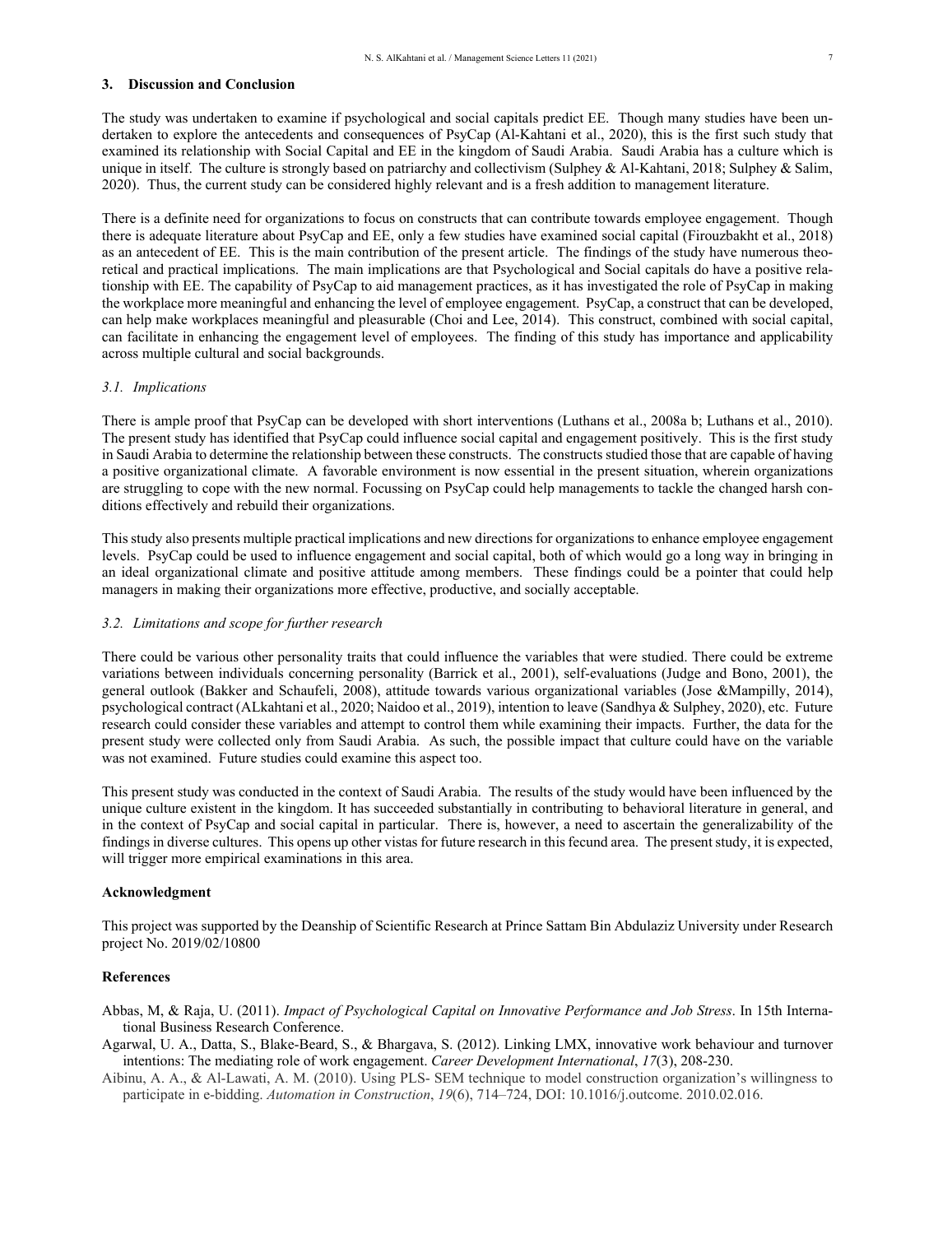- 8
- Akter, S., D'Ambra, J. & Ray, P. (2011). Trustworthiness in health information services: an assessment of a hierarchical model with mediating and moderating effects using partial least squares (PLS). *Journal of the American Society for Information Science and Technology*, *62*(1), 100-116.
- Albrecht, S. L. (2012). The influence of job, team and organizational level resources on employee wellbeing, engagement, commitment and extra-role performance: Test of a model. *International Journal of Manpower*, *33*(7), 840-853.
- Anderson, J. C., & Gerbing, D. W. (1988). Structural equation modeling in practice: A review and recommended two-step approach. *Psychological Bulletin, 103*(3), 411–423. https://doi.org/10.1037/0033-2909.103.3.411
- Azoury, A., Daou, L., & Sleiaty, F. (2013). Employee engagement in family and non-family firms. *International Strategic Management Review*, *1*(1), 11-29.
- Bakker, A. B. (2011). An evidence-based model of work engagement. *Current Directions in Psychological Science, 20*(4), 265–269. https://doi.org/10.1177/0963721411414534
- Barclay, D., Thompson, R., & Higgins, C. (1995). The Partial Least Squares (PLS) Approach to Causal Modeling: Personal Computer Adoption and Use an Illustration, *Technology Studies*, *2*(2), 285-309.
- Barrick, M. R., Mount, M. K., & Judge, T. A. (2001). Personality and performance at the beginning of the new millennium: What do we know and where do we go next?. *International Journal of Selection and Assessment*, *9*(1‐2), 9-30.
- Becker, J.-M., Rai, A., Ringle, C. M., & Völckner, F. (2013). Discovering Unobserved Heterogeneity in Structural Equation Models to Avert Validity Threats. *MIS Quarterly*, *37*(3), 665-694.
- Bentler, P. M. (1992). On the fit of models to covariances and methodology to the bulletin. *Psychological Bulletin, 112*, 400– 404.
- Biswas, S., Bhatnagar, J. (2013), Mediator analysis of employee engagement: role of perceived organisational support, P-O fit, organizational commitment and job satisfaction, *Vikalpa: The Journal for Decision Makers*, *38*(1), 27-40.
- Bourdieu, P. (1986). The forms of capital. In: Richardson JE (ed.) *Handbook of Theory of Research for the Sociology of Education*. New York: Greenwood Press.
- Breevaart, K., Bakker, A., Hetland, J., Demerouti, E., Olsen, O. K., & Espevik, R. (2014). Daily transactional and transformational leadership and daily employee engagement. *Journal of Occupational and Organizational Psychology*, *87*(1), 138-157.
- Choi, Y. and Lee, D. (2014). Psychological capital, Big Five traits, and employee outcomes. *Journal of Managerial Psychology*, *29*(2), 122-140. DOI 10.1108/JMP-06-2012-0193
- Davey, A., & Savla, J. (2010). *Statistical power analysis with missing data: A structural equation modelling approach.* New York: Rouledge Taylor and Francis Group.
- De Clercq, D., Bouckenooghe, D., Raja, U., & Matsyborska, G. (2014). Servant Leadership and Work Engagement: The Contingency Effects of Leader–Follower Social Capital. *Human Resource Development Quarterly*, *25*(2), 183- 212.
- Diamantopoulos, A. & Siguaw, J.A. (2000). *Introducing LISREL*, Sage Publications.
- Firouzbakht, M., Tirgar, A., Ebadi, A., Nia, H. S., Oksanen, T., Kouvonen, A., and Riahi, M. E. (2018). Psychometric properties of Persian version of the short-form workplace social capital questionnaire for female health workers. *International Journal of Occupational Environmental Medicine, 9*, 184-193. doi: 10.15171/ijoem.2018.1264
- Fornell, C., & Larcker, D. F. (1981). Evaluating structural equation models with unobservable variables and measurement error. *Journal of Marketing Research, 18*(1), 39–50. https://doi.org/10.2307/3151312
- Frank, F.D., Finnegan, R. P., & Taylor, C. R. (2004). The race for talent: retaining and engaging workers in the 21st century. *Human Resource Planning*, 27(3), 12-25.
- Fredrickson, B. (2009). Positivity: Groundbreaking research reveals how to embrace the hidden strength of positive emotions, overcome negativity, and thrive. Crown Publishers/Random House.
- Fujita, S., Kawakami, N., Ando, E., Inoue, A., Tsuno, K., Kurioka, S. & Kawachi, I. (2016). The association of workplace social capital with work engagement of employees in health care settings: A multilevel cross-sectional analysis. *Journal of Occupational and Environmental Medicine*, *58*, 265–271.
- Gan, T., & Gan, Y. (2014). Sequential development among dimensions of job burnout and engagement among IT employees. *Stress and Health*, *30*(2), 122-133.
- Gefen, D., Karahanna, E. and Straub, D.W. (2003) Trust and TAM in Online Shopping An Integrated Model. *MIS Quarterly*, *27*, 51-90.
- Grover, S. L., Teo, S. T., Pick, D., Roche, M., & Newton, C. J. (2018). Psychological capital as a personal resource in the JD-R model. *Personnel Review*, *47*, 968-984. https://doi.org/10.1108/PR-08-2016- 0213
- Hair Jr, J. F., Hult, G. T. M., Ringle, C., and Sarstedt, M. (2016). *A primer on partial least squares structural equation modeling (PLS-SEM)*. Sage publications.
- Hair, Jr., J. F., Black, W. C., Babin, B. J., and Anderson, R. E. (2010). *Multivariate data analysis* (7th ed.). Uppersaddle River, New Jersey: Prentice Hall.
- Hakanen, J. J. and Schaufeli, W. B. (2012) Do Burnout and Work Engagement Predict Depressive Symptoms and Life Satisfaction? A Three-Wave Seven-Year Prospective Study. *Journal of Affective Disorders*, *141*, 415-424. https://doi.org/10.1016/j.jad.2012.02.043
- Harter, J. K., Schmidt, F. L., & Keyes, C. L. (2003). Wellbeing in the workplace and its relationship to business outcomes: A review of the Gallup studies. *Flourishing: Positive psychology and the life well-lived, 2*, 205-224.
- Hoffman, B. J., & Woehr, D. J. (2006). A quantitative review of the relationship between person– organization fit and behavioral outcomes. *Journal of Vocational Behavior*, *68*(3), 389-399.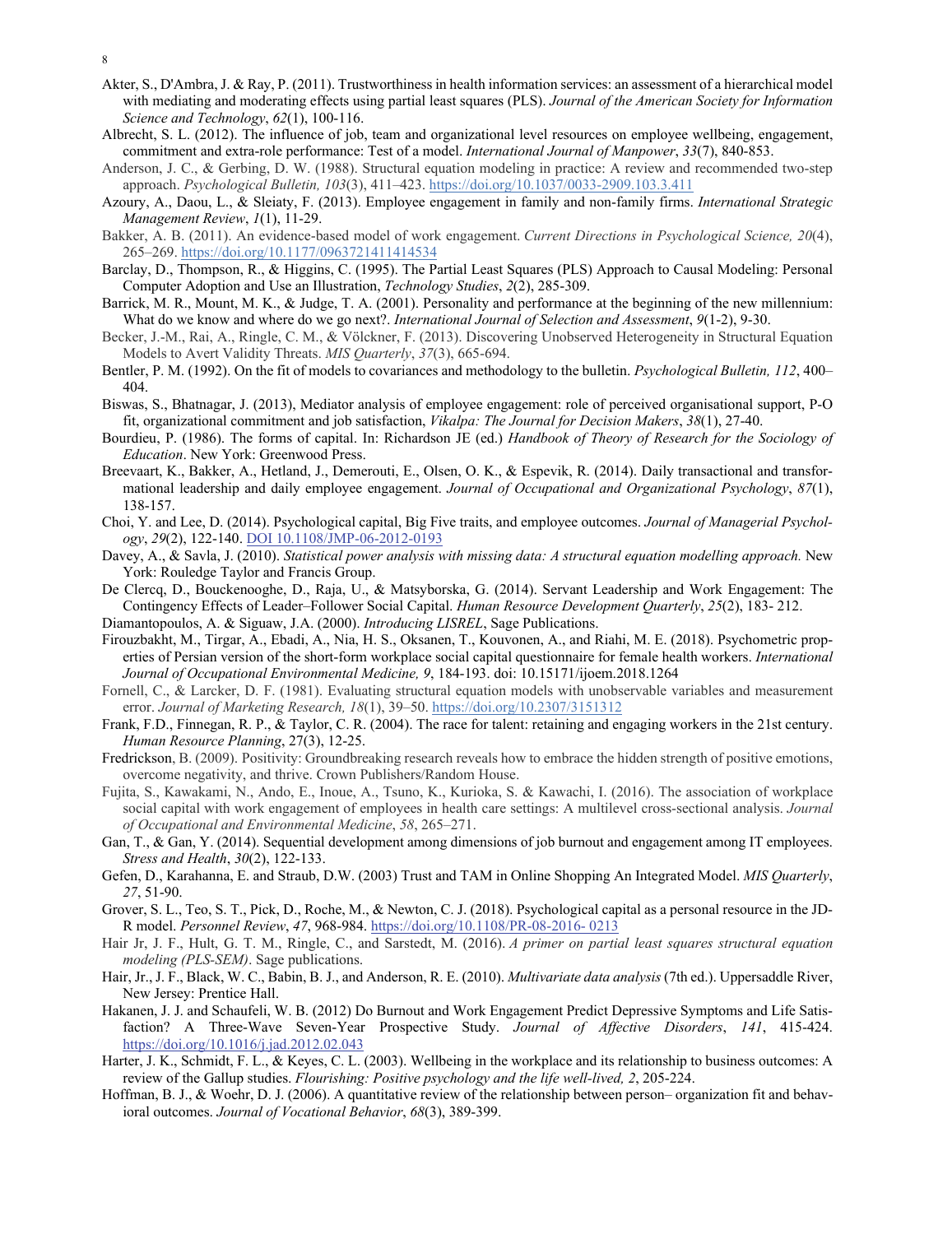- Hu, L. T., & Bentler, P. M. (1999). Cutoff Criteria for Fit Indexes in Covariance Structure Analysis: Conventional Criteria versus New Alternatives. *Structural Equation Modeling*, *6*, 1-55. http://dx.doi.org/10.1080/10705519909540118
- Hulland, J. (1999). Use of partial least squares (PLS) in strategic management research: A review of four recent studies. *Strategic Management Journal*, *20*, 195-204.
- Igolkina, A. A., & Meshcheryakov, G. (2020). semopy: A Python Package for Structural Equation Modeling. *Structural Equation Modelling: A Multidisciplinary Journal.* 1–15.
- Jorge Correia de Sousa, M., & van Dierendonck, D. (2014). Servant leadership and engagement in a merge process under high uncertainty. *Journal of Organizational Change Management, 27*(6), 877-899.
- Jose, G., & Mampilly, S. R. (2014). Psychological Empowerment as a Predictor of Employee Engagement: An Empirical Attestation, *Global Business Review*, *15*(1), 93-104.
- Kahn, W. (1990). Psychological conditions of personal engagement and disengagement at work. *Academy of Management Journal, 33*, 692–724.
- Kaiser, H.F. (1970) A second generation little jiffy. *Psychometrika*, *35*, 401-415.
- Karatepe, O. M. (2013). High-performance work practices and hotel employee performance: The mediation of work engagement. *International Journal of Hospitality Management, 32*, 132-140.
- Karrasch, A.I. (2003). Antecedents and consequences of organizational commitment. *Military Psychology*, *15*(3), 225-36.
- Kawachi, I., Kennedy, B. P., and Glass, R. (1999). Social capital and self-rated health: a contextual analysis. *American Journal of Public Health*, *89*, 1187-1193.
- Kim, H. J., Shin, K. H., & Swanger, N. (2009). Burnout and engagement: A comparative analysis using the Big Five personality dimensions. *International Journal of Hospitality Management, 28*(1), 96-104.
- Knight, C., Patterson, M., & Dawson, J. (2017). Building work engagement: A systematic review and meta-analysis investigating the effectiveness of work engagement interventions. *Journal of Organizational Behavior*, *38*(6), 792–812.
- Krejcie, R. V., & Morgan, D. W. (1970). Determining sample size for research activities. *Educational and Psychological Measurement*, *30*(3), 607–610.
- Lin, N. (2001). *Social Capital: A Theory of Social Structure and Action*. Cambridge: Cambridge University Press.
- Lleras, C. (2005) Path analysis. *Encyclopedia of Social Measurement*, *3*, 25-30.
- Lu, J. 2014. Are personal innovativeness and social influence critical to continue with mobile commerce? *Internet Research, 24* (2), 134–59. doi:10.1108/intr-05-2012-0100.
- May, D. R., Gilson, R. L., & Harter, L. M. (2004). The psychological conditions of meaningfulness, safety, and availability and the engagement of the human spirit at work. *Journal of Occupational Psychology, 77*, 11-37.
- Naidoo, V., Abarantyne, I., & Rugimbana, R. (2019). The impact of psychological contracts on employee engagement at a university of technology. *SA Journal of Human Resource Management*, *17*(0), a1039. https://doi. org/10.4102/sajhrm. v17i0.1039
- Norman, S.M., Avey, J.B., Nimnicht, J.L., & Pigeon, N. G. (2010). The interactive effects of psychological capital and organizational identity on employee organizational citizenship and deviance behaviors, *Journal of Leadership and Organizational Studies*, *17*(4), 380-391
- Nunnally, J. C., & Bernstein, I. H. (1994). *Psychometric theory*. New York: McGraw-Hill.
- Oksanen, T., Kouvonen, A., Vahtera, J., Virtanen, M., & Kivimäki, M. (2010). Prospective study of workplace social capital and depression: are vertical and horizontal components equally important?. *Journal of Epidemiology & Community Health, 64*(8), 684-689.
- Putnam, R. D. (2000). *Bowling Alone: The Collapse and Revival of American Community*. New York: Simon and Schuster.
- Resick, C. J., Baltes, B. B., & Shantz, C. W. (2007). Person-organization fit and workrelated attitudes and decisions: Examining interactive effects with job fit and conscientiousness. *Journal of Applied Psychology*, *92*, 1446-1455.
- Richman, A. (2006). Everyone wants an engaged workforce how can you create it? *Workspan*, *49*, 36-39.
- Robinson, D., Perryman, S. and Hayday, S. (2004), *The Drivers of Employee Engagement*, Institute for Employment Studies, Brighton.
- Saks, A. M. (2006). Antecedents and consequences of employee engagement, *Journal of Managerial Psychology*, *21*(7), 600- 619. DOI 10.1108/02683940610690169
- Sandhya, S. & Sulphey, M. M. (2020). Influence of Empowerment, Psychological Contract and Employee engagement on Voluntary Turnover Intentions, *International Journal of Productivity and Performance Management*, https://doi.org/ 10.1108/IJPPM-04-2019-0189
- Sarti, D. (2014). Job Resources as Antecedents of Engagement at Work: Evidence from a Long‐Term Care Setting. *Human Resource Development Quarterly*, *25*(2), 213-237.
- Sato, Y. (2013). Social capital, *Sociopedia.isa*, 1-10. DOI: 10.1177/205684601374
- Sawang, S. (2012). Is there an inverted U-shaped relationship between job demands and work engagement: The moderating role of social support*? International Journal of Manpower*, *33*(2), 178-186.
- Schaufeli, W. B., & Bakker, A. B. (2004). Job demands, job resources, and their relationship with burnout and engagement: A multi-sample study. *Journal of Organizational Behavior, 25*(3), 293–315. https://doi.org/10.1002/job.248
- Schaufeli, W.B., Salanova, M., Gonzalez-Roma, V. and Bakker, A.B. (2002), The measurement of engagement and burnout: a two sample confirmatory factor analytic approach, *Journal of Happiness Studies*, *3*, 71-92.